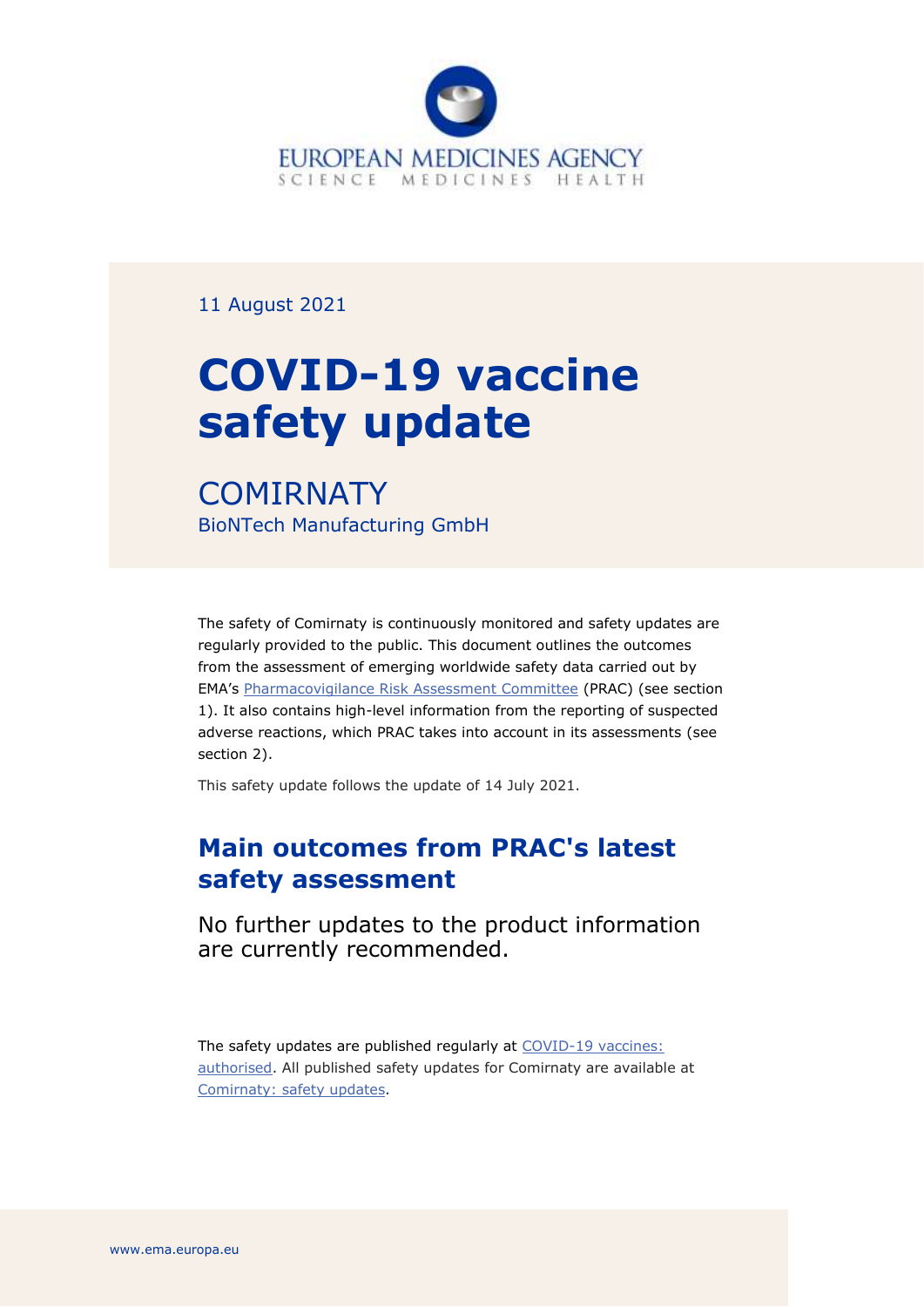Since its marketing authorisation in the European Union (EU) on 21 December 2020 until 29 July 2021, more than 330 million doses of Comirnaty have been administered in the  $EU/EEA<sup>1</sup>$ .

> Ħô **More than 330 million** doses administered in EEA

## **1. Updates on safety assessments for Comirnaty**

PRAC assessed new safety data, including the latest Monthly Summary Safety Report (MSSR)<sup>2</sup> from the marketing authorisation holder and data reported by patients and healthcare professionals to EudraVigilance (see section 2), during its meetings on 22 July and 5 August 2021. No further updates to the product information are currently recommended.

### Erythema multiforme

PRAC started an assessment of erythema multiforme (EM; a hypersensitivity (allergic) reaction with characteristic round skin lesions, which may also affect mucous membranes in internal body cavities) to establish whether it is a side effect of Comirnaty. The assessment follows a small number of cases reported after vaccination with Comirnaty to EudraVigilance (see section 2). Reported cases concern suspected side effects, i.e. medical events that have been observed after vaccination, but which are not necessarily related to or caused by the vaccine.

Further data and analyses have been requested from the marketing authorisation holder to support the ongoing assessment by PRAC.

## Glomerulonephritis and nephrotic syndrome

PRAC started an assessment of glomerulonephritis (inflammation of tiny filters in the kidneys) and nephrotic syndrome (kidney disorder causing the kidneys to leak too much protein in the urine) to establish whether they may be side effects of Comirnaty. Affected patients may present with bloody or foamy urine, oedema (swelling of the eyelids, feet or abdomen),

exposure data from EU Member States as well as from the additional countries of the European Economic Area (EEA) Norway, Iceland and Liechtenstein.

<sup>&</sup>lt;sup>1</sup> The **European Centre for Disease Prevention and Control (ECDC)** collects these

<sup>2</sup> Monthly Summary Safety Reports, also referred to as pandemic summary safety reports, will be compiled by the marketing authorisation holders to support timely and continuous benefit-risk evaluations for COVID-19 vaccines used during the pandemic. These reports complement the submission of [Periodic Safety Update Reports](https://www.ema.europa.eu/en/human-regulatory/post-authorisation/pharmacovigilance/periodic-safety-update-reports-psurs) (PSURs).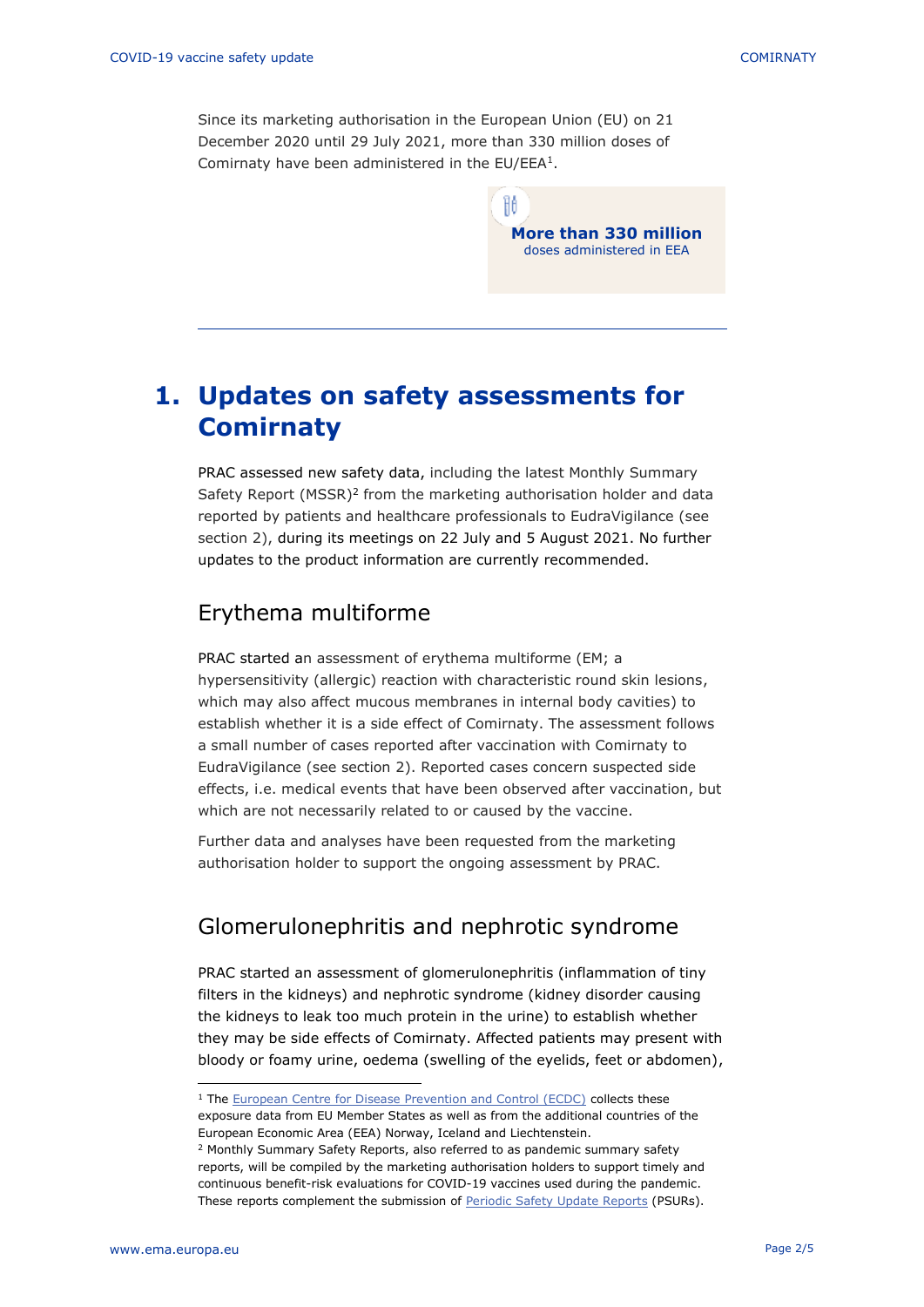or fatigue. The assessment follows a small number of cases reported after vaccination with Comirnaty in the medical literature, including cases where patients experienced relapse of pre-existing kidney conditions.

Further data and analyses have been requested from the marketing authorisation holder to support the ongoing assessment by PRAC.

## Menstrual disorders

PRAC discussed reported cases of menstrual disorders occurring after vaccination against COVID-19. No causal association between COVID-19 vaccines and menstrual disorders has been established so far.

Menstrual disorders are very common in the general population and can occur without an underlying medical condition. Causes can range from stress and tiredness to conditions such as fibroids and endometriosis. Women experiencing unexpected vaginal bleeding (e.g. in postmenopausal women) or who are concerned about prolonged or severe menstrual disturbances may want to seek medical advice.

The marketing authorisation holders for all COVID-19 vaccines authorised in the EU have been requested to provide further data as part of the MSSRs. PRAC will review all available evidence, including reports of suspected side effects and scientific literature, and will continue monitoring the issue.

## **2. How safety is monitored**

As for all COVID-19 vaccines, relevant new information emerging on Comirnaty is collected and promptly reviewed. This is in line with the [pharmacovigilance plan for COVID-19 vaccines](https://www.ema.europa.eu/en/human-regulatory/overview/public-health-threats/coronavirus-disease-covid-19/treatments-vaccines/treatments-vaccines-covid-19-post-authorisation#covid-19-vaccines:-pharmacovigilance-plan-section) of the EU regulatory network (comprising the regulatory bodies of the EU Member States, EMA and the European Commission).

## Case reports of suspected side effects

Collecting reports of medical events and problems that occur following the use of a medicine, and therefore might be side effects, is one of the pillars of the EU safety monitoring system. Healthcare professionals and vaccinated individuals are encouraged to report to their national competent authorities all suspected side effects individuals may have experienced after receiving a vaccine even if it is unclear whether the vaccine was the cause. For more information on how to report, see [Reporting suspected side effects.](https://www.ema.europa.eu/en/human-regulatory/overview/public-health-threats/coronavirus-disease-covid-19/public-health-advice-during-covid-19-pandemic#reporting-suspected-side-effects-section)

These spontaneous reports are collected in EudraVigilance, the EU database used for monitoring and analysing suspected side effects. Publicly available information can be accessed via [EudraVigilance](https://www.adrreports.eu/en/index.html) – [European database of suspected drug reaction reports](https://www.adrreports.eu/en/index.html) in all EU/EEA languages. Search for "COVID-19 mRNA Vaccine PFIZER-BIONTECH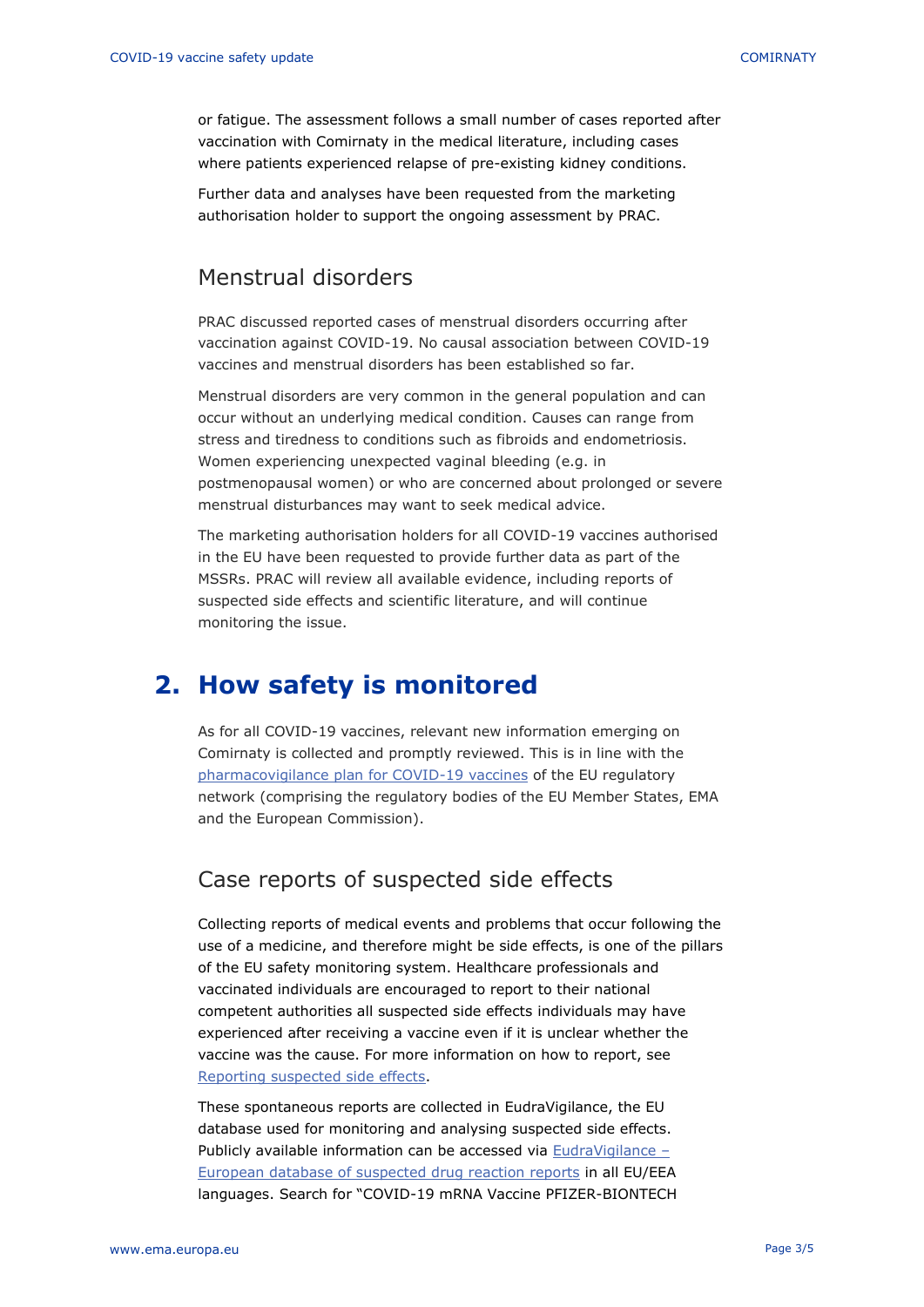(Tozinameran)" to see all suspected side effect cases reported for Comirnaty.

As of 29 July 2021, a total of 244,807 cases of suspected side effects with Comirnaty were spontaneously reported to EudraVigilance from EU/EEA countries;  $4,198$  of these reported a fatal outcome<sup>3,4</sup>. By the same date about 330 million doses of Comirnaty had been given to people in the EU/EEA<sup>5</sup> .

**These reports describe suspected side effects in individuals, i.e. medical events observed following the use of a vaccine. The fact that someone has had a medical issue or died after vaccination does not necessarily mean that this was caused by the vaccine. This may have been caused, for example, by health problems not related to the vaccination.** 

The EU regulatory network continuously monitors EudraVigilance to detect any new safety issues. EudraVigilance relies on individual healthcare professionals and patients to report their own experience. The monitoring detects unusual or unexpected patterns in the reports received for further investigation and risk assessment. EMA's detailed assessments take into account all available data from all sources to draw a robust conclusion on the safety of the vaccine. These data include clinical trial results, reports of suspected side effects in EudraVigilance, epidemiological studies monitoring the safety of the vaccine, toxicological investigations and any other relevant information.

### Planned and ongoing studies

The company that markets Comirnaty will continue to provide results from the main clinical trial, which is ongoing for up to two years. It will also conduct additional studies to monitor the safety and effectiveness of the vaccine as it is used in vaccination campaigns and other clinical practice. For the list of planned and ongoing safety studies for Comirnaty, see the [risk management plan.](https://www.ema.europa.eu/en/documents/rmp/comirnaty-epar-risk-management-plan_en.pdf)

A [paediatric investigation plan](https://www.ema.europa.eu/en/medicines/human/paediatric-investigation-plans/emea-002861-pip02-20) (PIP) for Comirnaty is in place. This describes how the company will collect data on the vaccine's efficacy and safety for its potential use in children.

<sup>&</sup>lt;sup>3</sup> These figures have been calculated excluding cases reported from Northern Ireland (EU reporting requirements for suspected adverse reactions to EudraVigilance apply to Northern Ireland in accordance with the Protocol on Ireland/Northern Ireland).

<sup>4</sup> Source: EudraVigilance. These figures cannot be extracted directly from the public database of suspected adverse reactions, which groups information per type of side effects. As more than one suspected side effect may have been included in a single case report, the total number of side effects will never match the number of individual cases. Similarly, this public database does not provide the total number of cases reported with a fatal outcome.

<sup>&</sup>lt;sup>5</sup> The [European Centre for Disease Prevention and Control \(ECDC\)](https://qap.ecdc.europa.eu/public/extensions/COVID-19/vaccine-tracker.html#uptake-tab) collects these exposure data from EU Member States as well as from the additional countries of the European Economic Area (EEA) Norway, Iceland and Liechtenstein.